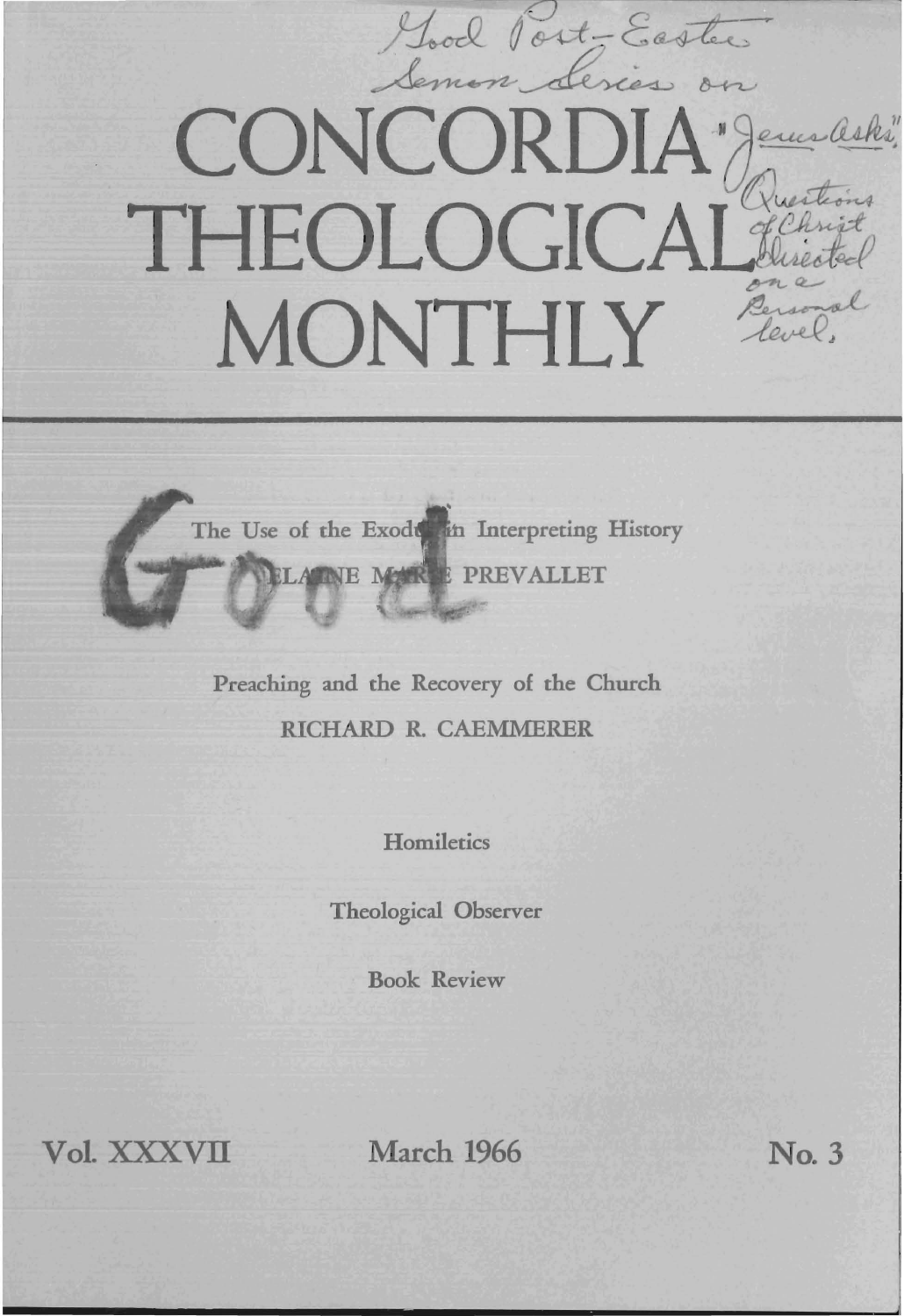## THEOLOGICAL OBSERVER

### FROM CONCORDIA SEMINARY RESEARCH CENTER-EMPIRICAL EVALUATION STUDY OF LUTHERAN PAROCHIAL EDUCATION

The first report of an extensive evaluation study of the effectiveness of parochial education within The Lutheran Church - Missouri Synod has just been released by Ronald 1. Johnstone, Director of Research for Concordia Seminary Research Center.

The results of careful empirical investigation in eight important areas of faith, knowledge, and life indicate a distinctly limited impact of formal elementary and secondary parochial education. Although congregations within The Lutheran Church - Missouri Synod have traditionally operated on the principle that such full-time education is the ideal form of Christian education and although these congregations currently support 1,364 elementary and 23 secondary schools in the United States, the results of this study strongly suggest a thorough evaluation of the principles and techniques involved in such an educational system.

Encouraged by an interest in evaluating the impact and effectiveness of parochial education on the part of a number of educational boards within The Lutheran Church - Missouri Synod, and with their financial backing, Concordia Seminary Research Center launched a large-scale research project in the spring of 1964, designed to answer the following questions: What differences does Lutheran parochial education make in attitudes, beliefs, and behavior patterns of Lutheran youth?

The research procedure was to select a representative sample of all Lutheran youth of high school age in St. Louis and Detroit, including the full range of exposure to parochial education from 0 to 12 years. Random probability sampling techniques were used to assure such representation. The original sample consisted of 584 youth, of whom 548 were interviewed. The response rate of 93.8 percent is unusually high for a study of this kind and yields high assurance of the representativeness of the data. Each of the 548 students was personally interviewed by trained interviewers using a specially developed, standardized interview schedule and questionnaire.

Since the primary objective was to measure the effectiveness of Lutheran parochial education, the initial task was to test for differences in students' responses to a large number of questions by relating such responses to varying amounts of exposure to Lutheran or public education. Stated very simply, the goal was to discover whether students who had attended parochial schools for all grades gave different answers than those with lesser amounts of parochial education.

However, since numerous studies show the great relevance of family background and environment in setting the stage or establishing limitations for subsequent formal education outside the family, it was necessary to test carefully for the effect of family background. The basic question here was this: "Assuming one finds a difference in response based on varying educational experiences, is such a difference truly and accurately traceable to education, or are family backgrounds and experiences in the home more relevant?" That is, when one looks separately at students with differing family backgrounds, do the differences initially traced to differing educational experiences disappear?

Following this mode of analysis, careful examination of the attitudes, beliefs, and behavior of Lutheran youth was made in eight measurement areas. Brief summaries of the data follow.

1) Personal characteristics, including such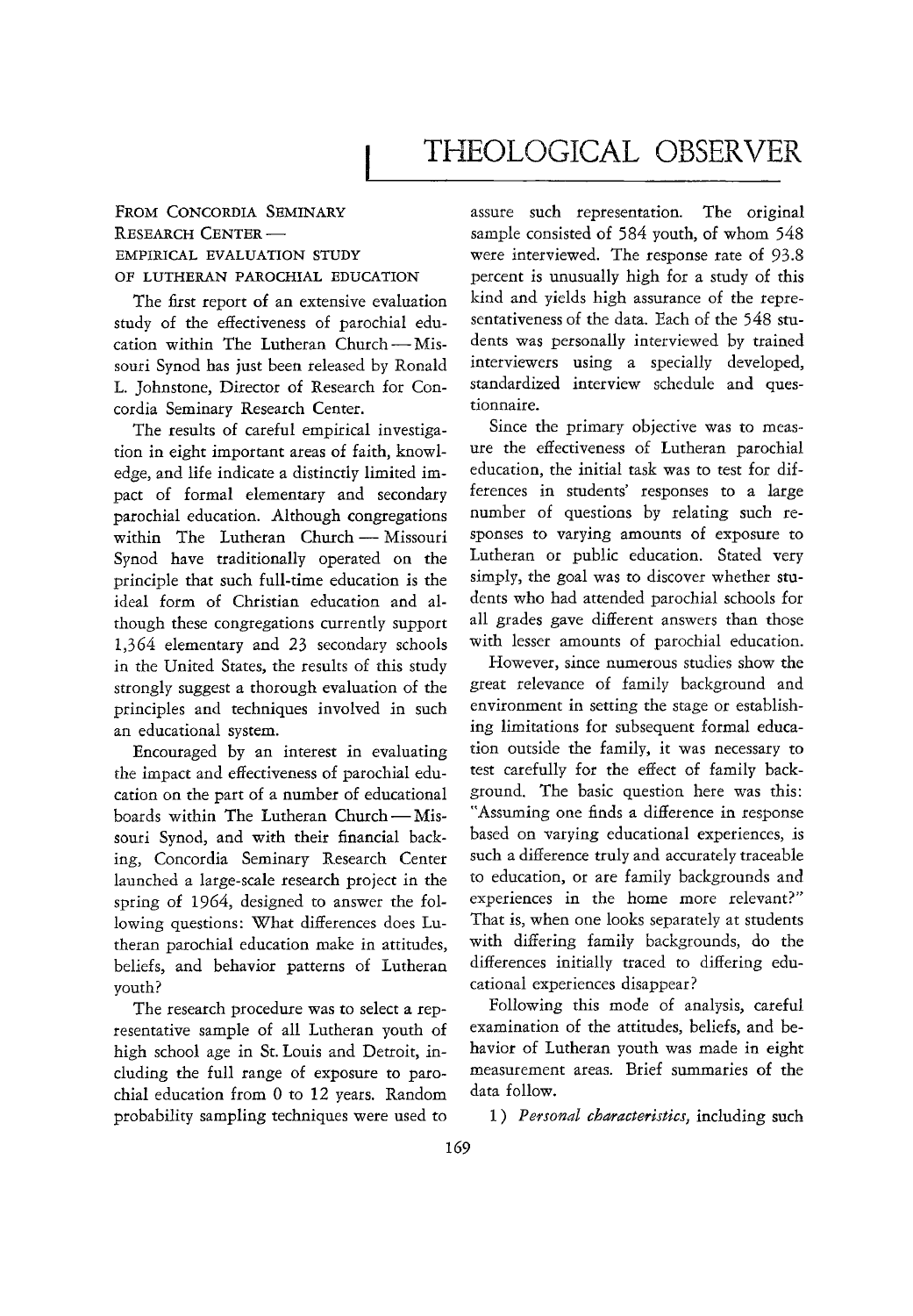variables as self-image, degree of participation in school life, occupational goals, educational aspirations, organizational memberships, friendship patterns, and the like. There were no differences traceable to parochial versus public education in this general area except for one highly predictable discovery, namely, that the more parochial education a student has experienced the more likely it is that his closest friends will be fellow Lutherans. One other item is related to the educational variable but is equally strongly influenced by family background. This is the fact that the probability of choosing professional church work as one's future vocation increases with the amount of parochial education.

2) Family relationships. No differences in terms of personal relationships to parents and participation in family life appear in parochial school children compared with public school products.

3) *Social and political attitudes.* On a variety of social and political issues relating to constitutional rights, government control of free enterprise, nuclear warfare, social problems, communist threat, political party preference, and the like there were no differences related in any way to parochial **versus** public **education.** 

4 ) *Participation in the life of the local congregation.* In probing into such phenomena as frequency of church attendance, attendance at the Lord's Supper, frequency of personal prayer, membership in the congregation's youth organization, attendance at Bible class, monetary contributions, informal discussions of religious questions, and personal witnessing, differences traceable to education could be found only with respect to church attendance, private prayer, and attendance at Bible class and formal youth activities. When, however, the factor of differing family backgrounds was introduced into the analysis, the differences on the basis of education remained only for those youth who

come from what this study has defined as "marginal Lutheran families," that is, those families in which the parents are least likely to attend worship services, are only nominal members of the Lutheran Church, and carry on little or no religious instruction in the home. For those youth from the families we have defined in the study as "ideal" and "modal" Lutheran families, there are no differences at all based on varying amounts of parochial versus public education.

For example, 63 percent of the youth from "ideal" Lutheran families who have gone all the way through parochial schools report that they "pray several times a day." Likewise 64 percent of the youth from "ideal" families who have attended public schools report praying several times a day. These findings contrast with those for youth from "marginal families." We find that 53 percent of "marginal" youth who have an "all parochial" education report praying several times a day, whereas only 19 percent of the "marginal" youth with "all public" education report this. Thus there is no difference among the youth from "ideal" families, but a significant difference among those from "marginal" families.

Similar results appeared with respect to the frequency of church attendance. The proportion of youth from "ideal" families attending church every Sunday are 100 percent and 93 percent for those with "all parochial" and "all public" backgrounds respectively. For youth from "marginal" families the proportions are 71 percent and 31 percent respectively. Again, no difference in the "ideal family" category; but a significant difference in the "marginal" families.

5) *Evaluation of congregation and pastor.* "Do you feel that your pastor understands the problems and interests and concerns of young people like yourself?" "Do you feel that your local congregation does enough for its young people, or could it be doing more in your opinion?" "Are there cliques among the young people in your church?" In the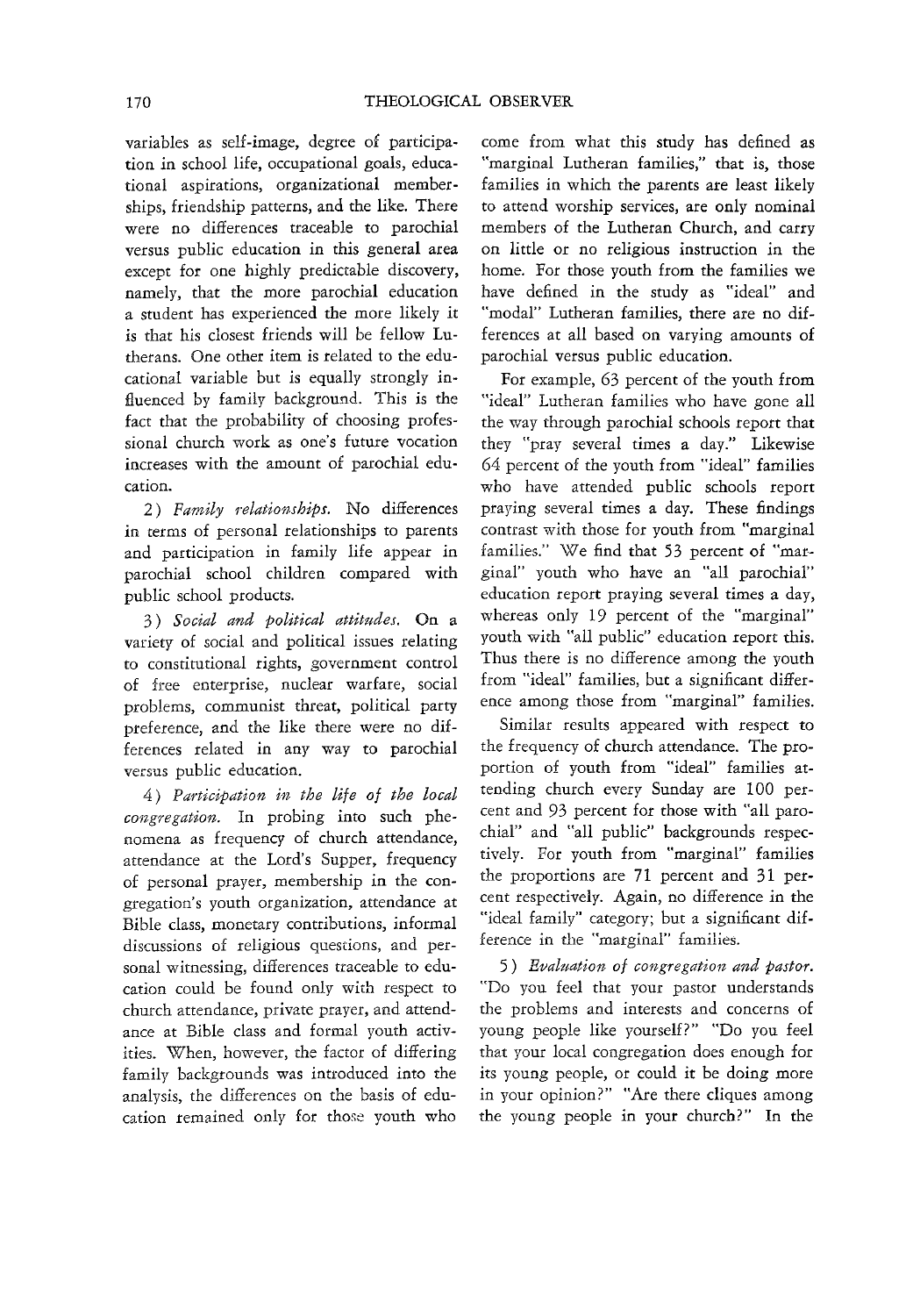answers to these and a series of similar questions there were no differences related to differing educational experiences.

 $6)$  Biblical biography and church history *knowledge.* With respect to correct identification of various Biblical personalities there is a direct relationship with parochial education. The more parochial education, the more likely was the student to make correct identifications. Equally noteworthy, however, are the relatively low scores for all Lutheran youth, regardless of educational background. For example, only 6.6 percent of all youth correctly identified Nathanael, and only 17.1 percent correctly identified Enoch. With respect to time sequence relationships within the Old Testament, there was no relationship between education and accurate answers.

7) *Lutheran doctrinal knowledge.* In this highly crucial area there are few differences traceable to parochial education. When education is a factor, it is almost invariably relevant only for those youth from "marginal" Lutheran families. Further, the concept of "justification by grace through faith" is far from being crystal clear in the minds of Lutheran youth, regardless of educational background. **In** fact, fewer than half of the questions that explored the understanding of this crucial doctrine showed differences at all traceable to education, and these differences were centered in the youth from "marginal" families, and to a lesser degree in those from "modal" Lutheran families. In no case were there differences based on education among youth from "ideal" Lutheran families.

Looking at just one of the relevant variables we find the following: In responding to the statement: "The all-important thing *is*  that a person is *sincere,* regardless of whatever religion he believes in," only 43 percent of all Lutheran youth chose the traditional Lutheran position and disagreed with the statement as presented. Both family background and educational experience are relevant here. Further, they appear equally significant. Looking solely at family background, we find that 63 percent of those from "ideal" families correctly disagreed with the statement, whereas only 32 percent of those from marginal families disagreed. Similarly, 65 percent of those with "all parochial" education disagreed with the statement, whereas only 26 percent of the "all public" correctly disagreed.

8) *Religious attitudes.* Included in this section are attitudes regarding the church's involvement in social issues, the question of conflict between Bible and science, the right to question teachings of the church, ecumenism, and so on. There are no differences in this area at all, except for an increasingly tolerant attitude toward interfaith dating and marriage correlating with a decreasing proportion of parochial educational experience.

#### *Conclusions*

Although further depth analysis of the data is still being done, the following preliminary conclusions appear clearly dictated by the data:

1) It seems clear that our system of formal Christian education has not produced the difference in attitude, belief, and behavior that we have hoped it would accomplish. We have a relatively large number of youth in our sample, and they represent the complete spectrum of Lutheran youth. Further, we have explored a great diversity of opinion, belief, attitude, and behavior. And yet we have discovered very few differences.

2) Further, we have to consider the potentially powerful effects of family background and home environment. When we introduce this variable into the analysis, it becomes clear that when there is a relatively sound Lutheran family behind a youngster, Lutheran elementary and secondary education does not produce measurable differences.

3) On the other hand, the impact of parochial education can be seen if we are careful to focus very specificially on a cer-